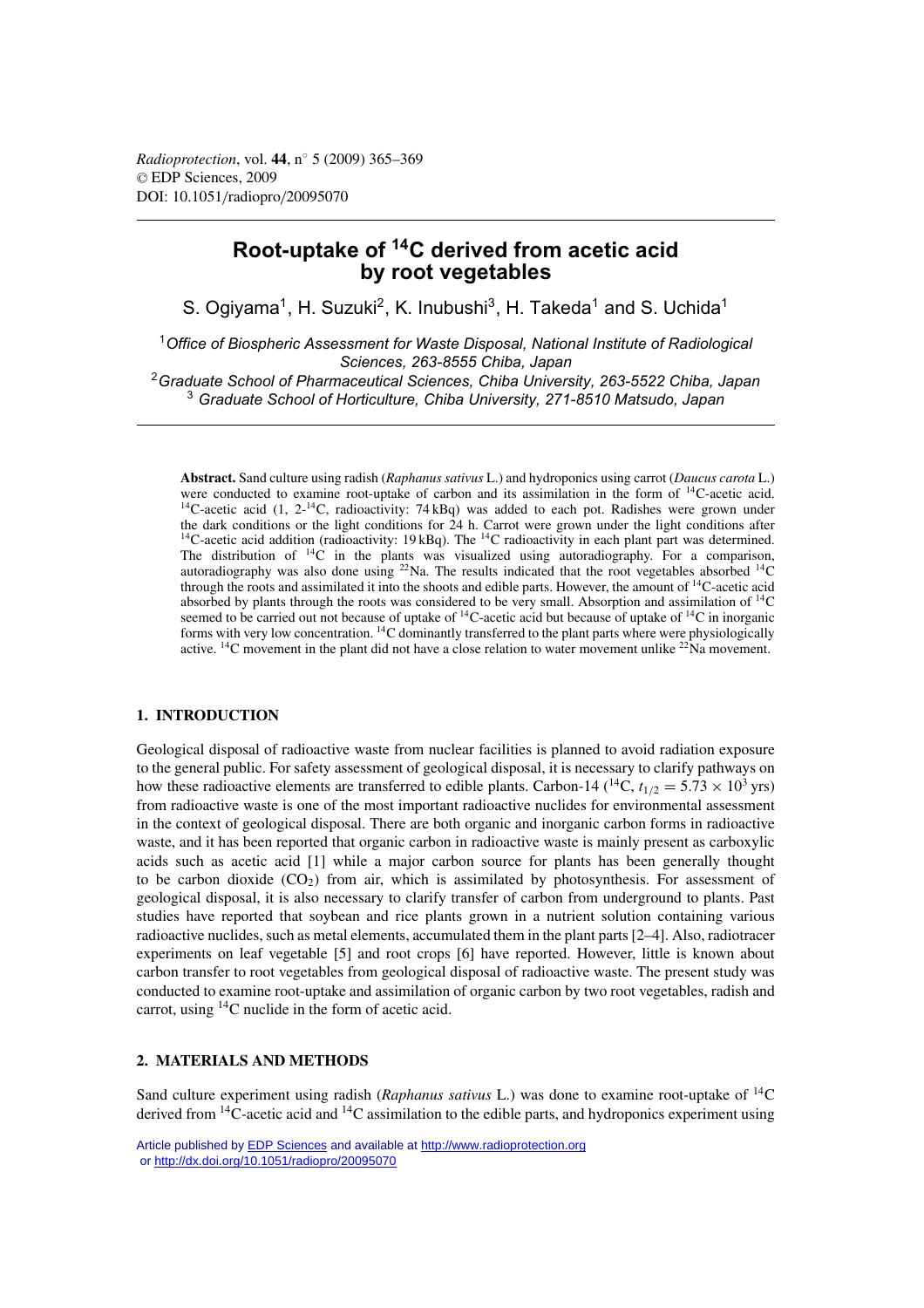#### 366 RADIOPROTECTION

carrot (*Daucus carota* L.) was done to examine 14C distribution in the plant and 14C movement through roots. Hydroponics experiment was also done using 22Na for a comparison.

## **2.1 Sand culture experiment using radish**

The sand culture experiment for radish was done to determine carbon root-uptake by the plant and assimilation to the edible parts. Radish seedlings were transplanted to individual experimental pots that were filled with sterilized sand (400 g and 70% water saturation point) and they were cultivated in artificial light conditions (10 k Lux for 16 h/day). Ten mL of liquid fertilizer (containing NH<sub>4</sub>NO<sub>3</sub>-N at 80 mg L<sup>-1</sup>, Ca(NO<sub>3</sub>)<sub>2</sub>-N at 70 mg L<sup>-1</sup>, NaH<sub>2</sub>PO<sub>4</sub>-P at 10 mg L<sup>-1</sup>, K<sub>2</sub>SO<sub>4</sub>-K at 100 mg L<sup>-1</sup>, Ca(NO<sub>3</sub>)-Ca at  $100 \text{ mg L}^{-1}$ , and MgSO<sub>4</sub>-Mg at  $30 \text{ mg L}^{-1}$ ) were added every 2 days for 23 days. At 23 days after transplanting <sup>14</sup>C-acetic acid (1, 2<sup>-14</sup>C) was mixed with liquid fertilizer (radioactivity: 74 kBq) and added to each pot. Radish plants were grown for 24 h in the phytotron (23  $\degree$ C, relative humidity; 40%) under the dark conditions or the light conditions (artificial light, 10 k Lux). After the plants were carefully removed from the pots, the distributions of 14C in the plant shoot, root, and edible parts were visualized by the autoradiography using an imaging analyzer. The separate parts were combusted and made inorganic solutions using a sample oxidizer for measurement of the  ${}^{14}C$  radioactivity using a liquid scintillation counter.

#### **2.2 Hydroponics experiment using carrot**

The set-up for the pot experiment using hydroponics is shown in Figure 1. It had an upper pot and a lower pot. A plug pot was used as the upper pot, and it contained sterilized wet sand. The lower pot was a polyethylene beaker filled with water (180 mL) and covered with aluminum foil to reflect light. One plant was raised from a seed in the upper pot and cultivated in artificial light conditions (10 k Lux for 16 h/day). Liquid fertilizer (1 mL) was added to the upper pot every 3 days until the roots had grown long enough to pass through the center opening in the bottom of the upper pot. Then, liquid fertilizer (5 mL) was added to the lower pot every 2 days. <sup>14</sup>C-acetic acid (1,  $2^{-14}$ C), was added to the lower pot to give a radioactivity of 19 kBq. Thus, the upper pot covered the upper half of the root (upper root), and the lower half of the root (lower root) was the part that had passed through the opening and was soaked in the culture solution.



**Figure 1.** Hydroponics experiment set-up.

After addition of the  $^{14}$ C-acetic acid, carrot seedling was cultivated in a phytotron for 24 h (artificial light, 10 k Lux for 16 h; 23 °C, relative humidity; 40%). The solution level in the lower pot was adjusted every 2 days to keep it 2 cm below the bottom of the upper pot in order for each plant to take up air via the roots. The plants were separated into shoot, upper roots, and lower roots after carefully removing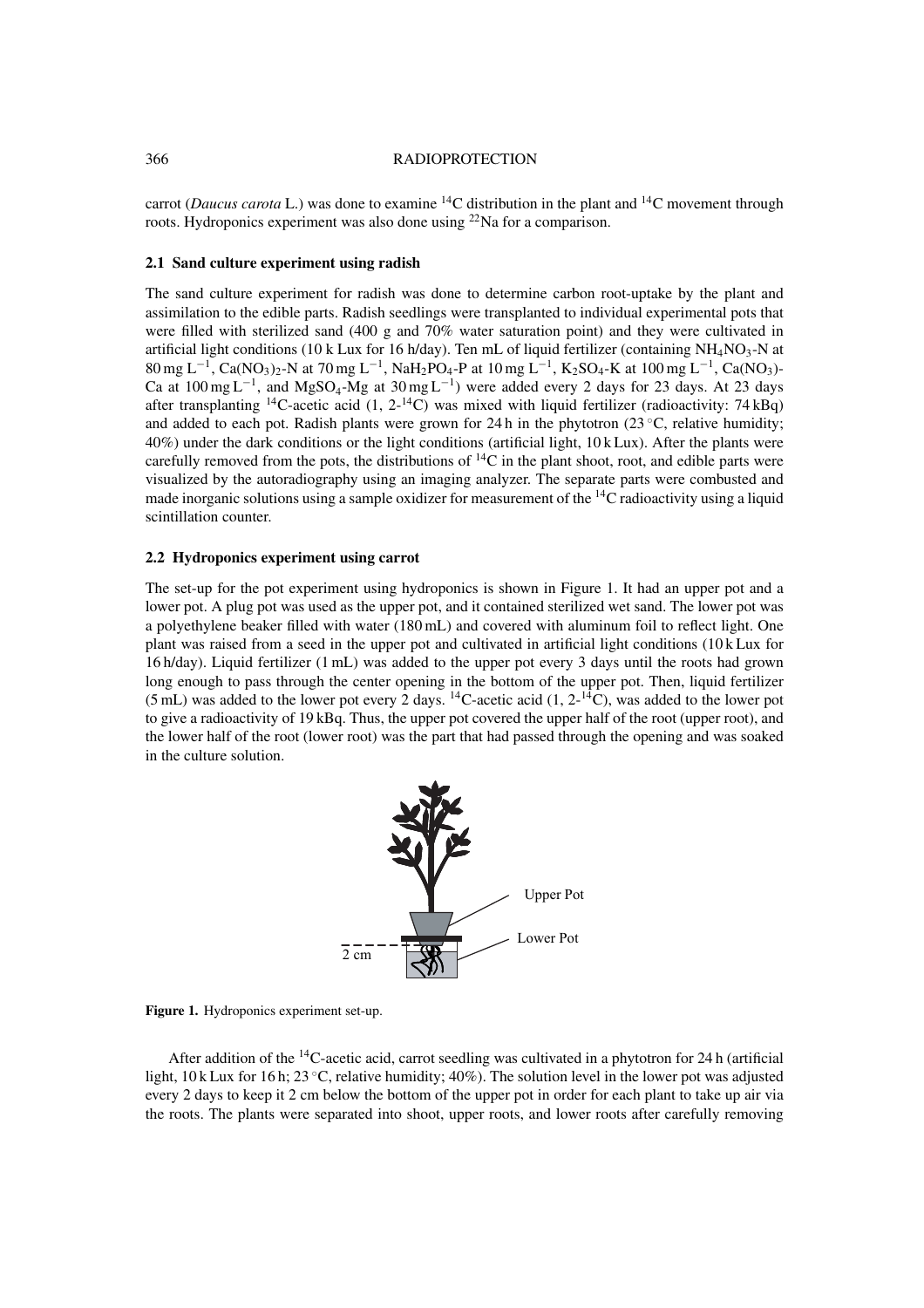#### ECORAD 2008 367

them from the pots. The distributions of  ${}^{14}C$  in the plants were visualized by the autoradiography. The autoradiography was also done using carrot seedling and  $^{22}$ Na for a comparison.

## **3. RESULTS AND DISCUSSION**

## **3.1 Results of sand culture experiment using radish**

Specimens and autoradiography images of radish grown in the sand culture experiment are shown in Figure 2. Both radishes grown under the dark and light conditions had clear autoradiography images for their roots. Although most shoots had faint images, radish grown under the light conditions had relatively clear autoradiography images compared with those of shoots grown under the dark conditions. The images of both radish shoots were clear for the emerging leaves. The images of radish shoots grown under the light conditions were also clear for relatively young leaf where photosynthesis was actively carried out. The edible part of radish grown under the light conditions had clear images, but that under the dark conditions did not. However, there was no significant difference in  $14C$  radioactivity from actual measurements between the edible part of plants grown under the dark conditions and those grown under the light conditions due to the individual variances. Average total radioactivity was  $1.2 \pm 0.5$  KBq in whole plant. The mean <sup>14</sup>C radioactivity in the radish edible parts was 377 Bq (180 Bq  $g^{-1}$  on a fresh weight basis). This value corresponded to 0.51% of the added radioactivity to the experimental pot.



**Figure 2.** Specimens and autoradiography images for radish grown under the dark and the light conditions. Upper image, shoot; bottom image, root and edible parts (cross section).

Percentage distribution of the  ${}^{14}C$  radioactivity in whole radish grown under the dark and the light conditions in the sand culture experiment is shown in Figure 3. There was no significant difference between the roots of radish grown under both conditions. Percentage distribution the 14C radioactivity in the roots showed the highest distribution with approximately 55% in both whole plants. The activity in the shoots showed approximately  $12\%$  of the total activity of the plant grown under the dark conditions while the activity of shoots of the plant grown under the light conditions showed approximately 29%. Percentage distribution of the <sup>14</sup>C radioactivity in edible parts of radish grown under dark conditions was higher than that of radish grown under the light conditions. For the terms of relation between shoots and edible parts,14C dominantly transferred to the plant parts where photosynthesis was actively carried out under the light conditions, but was not under the dark conditions.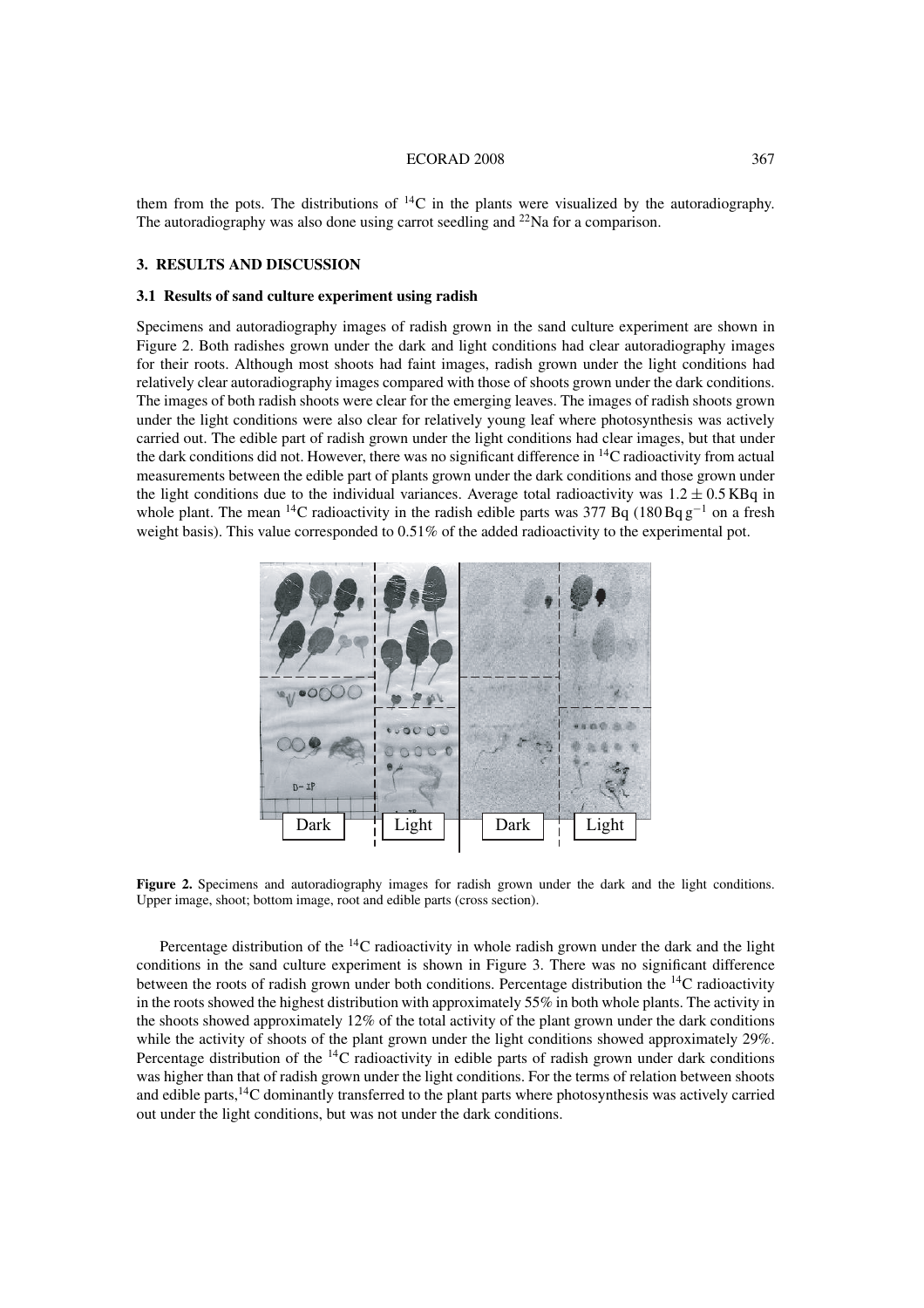#### 368 RADIOPROTECTION



**Figure 3.** Percentage distribution of the <sup>14</sup>C radioactivity in whole radish grown under the dark and the light conditions.

## **3.2 Results of hydroponics experiment using carrot**

Specimens and autoradiography images for carrot seedlings in the pot hydroponics experiment are shown in Figure 4. A clear image was observed in plants cultured with  ${}^{14}C$  labeled solution at the shoot and lower root which was soaked in the culture solution. However, the upper root which was not soaked in the culture solution was not clearly imaged by autoradiography. Some fraction of 14C was adsorbed on the lower root surface and not all the radioactivity levels were actually caused by  $14C$  assimilation in the lower roots. In the preliminary experiment using chromatographies (data not shown),  $^{14}$ C-acetic acid was not found in the ethanol extracts of the plant. Therefore, it seemed that  $^{14}$ Cacetic acid itself was not taken up so much by the plant through roots. Inorganic carbon such as  $HCO_3^{\square}$ transformed from 14C-acetic acid by microorganisms attached to the root would be taken up by plants through the roots, and some fraction of  ${}^{14}C$  would be assimilated into the shoots by photosynthesis. Not much <sup>14</sup>C transferred upward in the plants, suggesting a discrimination of <sup>14</sup>C at the root surface during absorption of various elements from the culture medium [7]. A clear autoradiography image was observed using <sup>22</sup>Na for the whole carrot seedling, even in the upper root. The distribution of radioactivity using <sup>22</sup>Na generally agreed with water distribution in the plants but that using  $^{14}$ C-acetic acid did not.



**Figure 4.** Specimens and autoradiography images for carrot seedlings (<sup>14</sup>C addition, left; <sup>22</sup>Na addition, right). Upper image, Shoot; bottom left image; lower root; bottom right image, upper root.